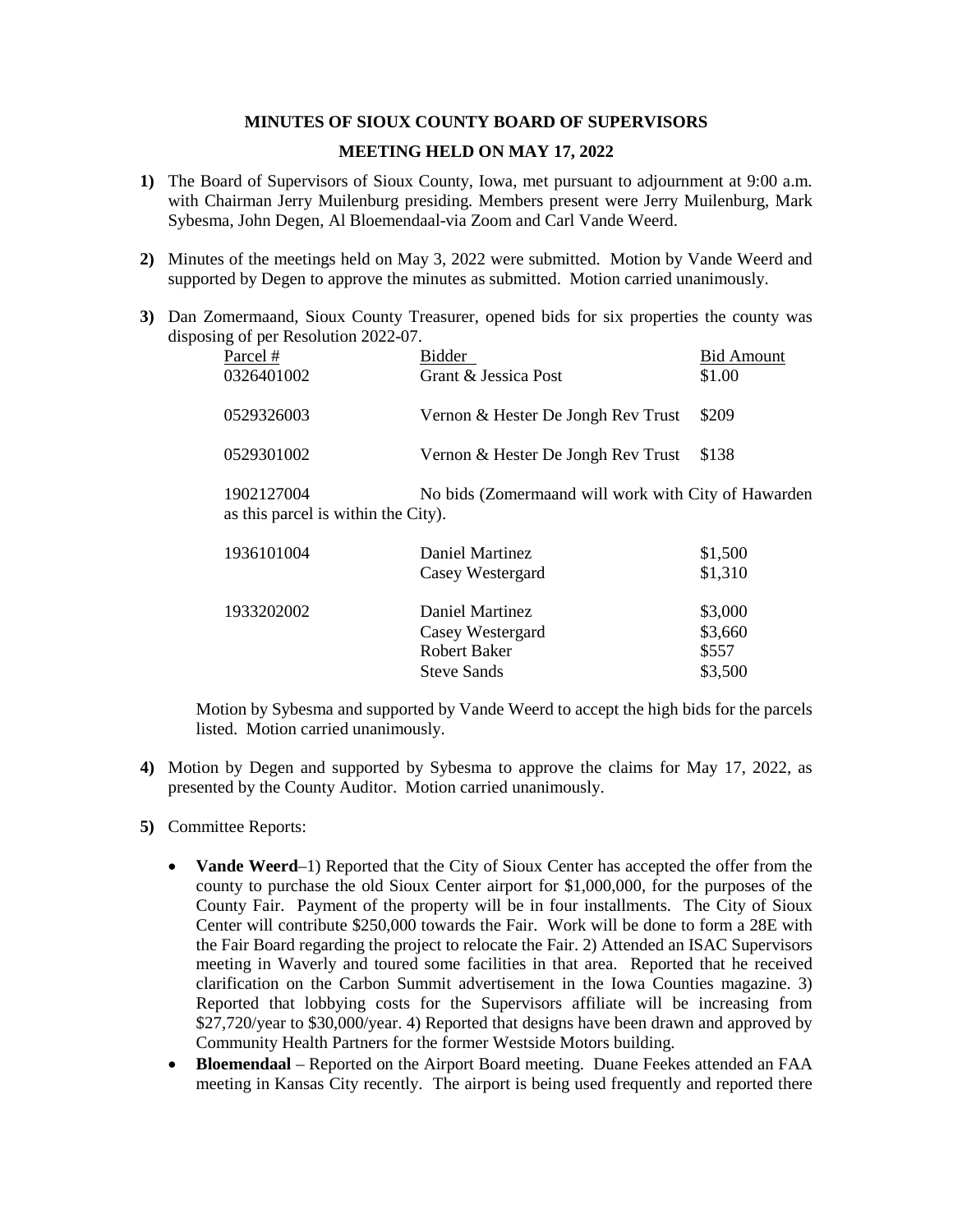is good potential to receive funding from the FAA for a cross runway due to the favorable use and operation of the airport.

- **Muilenburg** Attended a Landfill meeting. More land was purchased by the agency recently and will be used for fill dirt. The agency is also looking into replacing the fencing and constructing a higher fence due to strong winds blowing the garbage around.
- **Degen**  Attended the Conservation Board meeting on May 4 and reported that the foundation has been poured for the new cabin project, pads were poured at the rec area, and electrical power is being upgraded at Sandy Hollow.
- **Degen & Vande Weerd** Reported that they met with the Saddle Club recently. There is a desire from the Saddle Club to work with the Fair in order to use the new facilities once constructed.
- **6)** Shane Walter, Sioux County Zoning Director, requested Board approval of the following rezone resolution. Motion by Vande Weerd and supported by Sybesma to approve the rezone resolution. Roll call on vote: Sybesma, Yes; Degen, Yes; Bloemendaal, Yes; Vande Weerd, Yes; Muilenburg, Yes. Motion carried unanimously.

# **RESOLUTION NO. 2022-29**

WHEREAS, a request has been made by Micah Schouten to amend the Sioux County Zoning Ordinance and the Sioux County Zoning Map to change the classification of the portion of the property described herein, from a Rural Residential (RR) District to a Residential Single Family (RS)

PROPERTY DESCRIPTION

3 acres, more or less, portion of the Northeast Quarter of the Northeast Quarter (NE 1/4 NE 1/4) of Welcome Township, Section 28 Sioux County, Iowa, subject to survey, public highways and easements of record.

WHEREAS, the above described property is a suitable area for single family residential development due to the close proximity of similar uses. It is further determined that a rural residential use in this area is not in conflict with the Sioux County Comprehensive Land Use Plan, and,

WHEREAS, said change does not appear to have a detrimental effect on properties adjacent to the site, and no major effect on the majority of the property owners in the area, and,

WHEREAS, the Sioux County Planning and Zoning Commission has recommended approval of the proposed zoning classification change on the property described and shown on the area site plan submitted with the petition.

THEREFORE, it is hereby resolved by the Sioux County Board of Supervisors, that the Zoning Classification of said property shall be changed from a Rural Residential District (RR) to a Residential Single Family (RS) District, and that said change shall be effective upon publication of this resolution.

RESOLVED, this 17th day of May 2022.

/s/Jerry Muilenburg, Chairman, Sioux County Board of Supervisors ATTEST: /s/Ryan Dokter, Sioux County Auditor

- **7)** Joel Sikkema, Sioux County Engineer,
	- Requested Board approval of the following weed control resolution. Motion by Degen and supported by Vande Weerd to approve the resolution as presented. Roll call on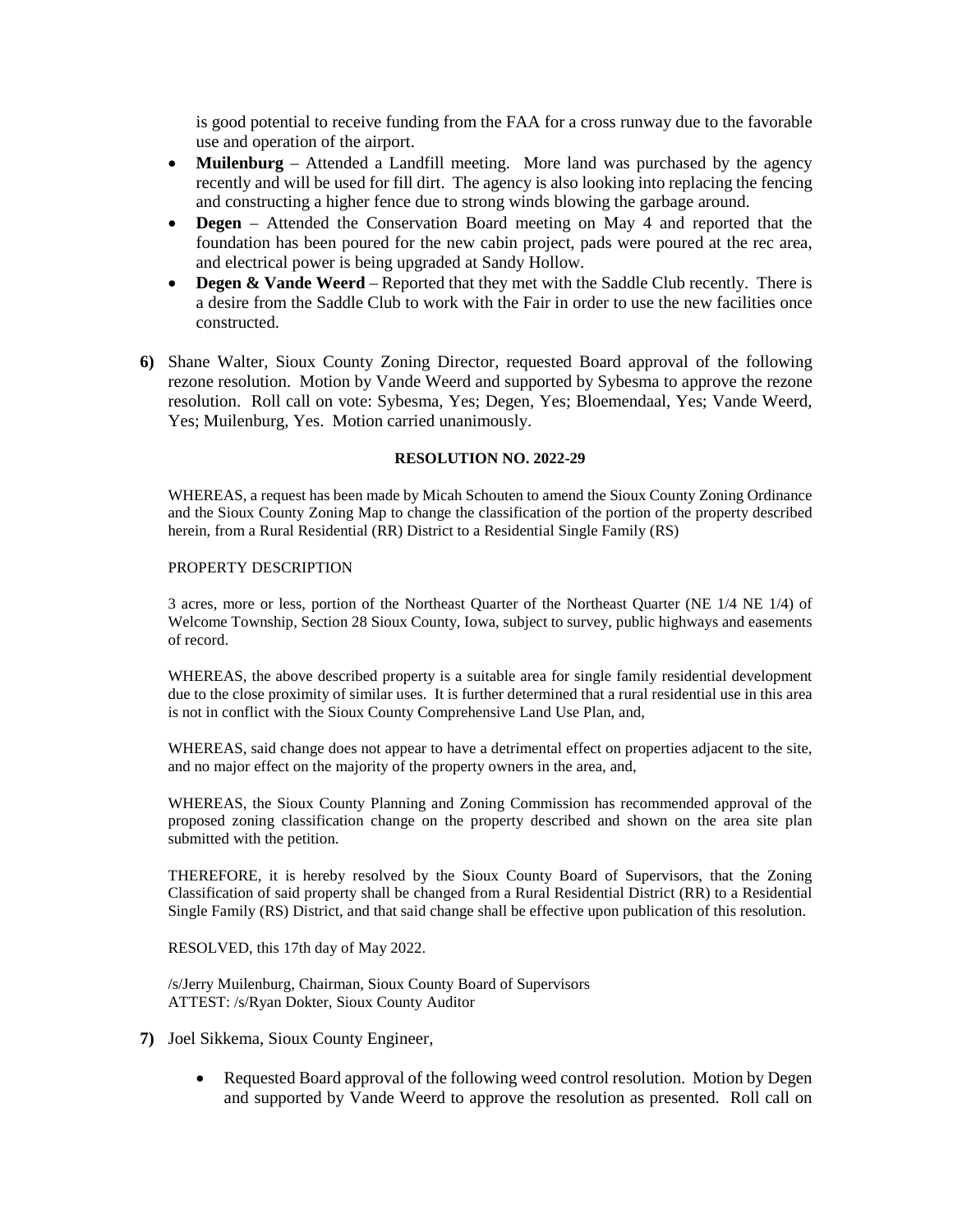vote: Sybesma, Yes; Degen, Yes; Bloemendaal, Yes; Vande Weerd, Yes; Muilenburg, Yes. Motion carried unanimously.

#### **RESOLUTION No. 2022-30 WEED CONTROL RESOLUTION**

## BE IT RESOLVED BY THE BOARD OF SUPERVISORS OF SIOUX COUNTY, IOWA: That pursuant to provisions of Chapter 317, Code of Iowa, it is hereby ordered

1) That each owner and each person in the possession or control of any land shall cut, burn or otherwise destroy all noxious weeds thereon, as defined in this Chapter, at such times in each year and in such manner as shall prevent said weeds from blooming bearing seeds or coming to maturity, and shall keep said lands free from such growth of any other weeds as shall render the streets or highways adjoining said land unsafe for public travel. Noxious weeds shall be cut, burned or otherwise destroyed on or before the following dates and as often thereafter as necessary to prevent seed production:

Group 1: July 1 for Leafy Spurge; Marijuana Plants; Perennial Pepper-grass; Buckthorn (Rhamnus, not to include Rhamnus Frangula); Sour Dock Perennial, Smooth Dock Perennial and Sheep Sorrel Perennial.

Group 2: July 1, for Canada Thistle; Russian Knapweed; Buckhorn; Perennial and Wild Mustard Annual.

Group 3: July 15 for European Morning Glory or Field Bindweed; Wild Carrot Biennial, also known as Queen Anne's Lace; Poison Hemlock and Multiflora Rose.

Group 4: July 15 for Horse Nettle; Perennial Sow Thistle; Quack Gras; Butterprint Annual; Cocklebur; Bull Thistle; Wild Sunflower Annual; Teasel Biennial; Puncture Vine Annual; Shattercane Annual and all other species of thistles belonging in genera of Cirsium and Carduus.

- 2) That each owner and each person in the possession or control of land including right of way in Sioux County infested with any noxious weeds listed above shall adopt a program of weed destruction described by the Weed Commissioner which in five years may be expected to destroy and will immediately keep under control such infestations of said noxious weeds.
- 3) That if the owners or persons in possession or control of any land including right of way in Sioux County fail to comply with the foregoing orders, the Weed Commissioner shall cause this to be done and the expense of said work, including cost of serving notice and other costs, if any, to be assessed against the real estate.
- **4) Sioux County has discontinued the Annual Spot Spraying Program of noxious weeds and other weed types growing in Sioux County Secondary Road ditches. It will be the responsibility of each owner and each person in the possession or control of land to destroy said weeds in Sioux County Secondary Road Ditches.**
- 5) That the County Auditor be and is hereby directed to cause notice of the making and entering the foregoing order by one publication in each of the official newspapers of the County.

BE IT FURTHER RESOLVED that Sioux County be designated as a weed control unit. BY ORDER OF THE SIOUX COUNTY BOARD OF SUPERVISORS

Signed and dated this 17th day of May, 2022

/s/Jerry Muilenburg, Chairman Sioux County Board of Supervisors

ATTEST: /s/Ryan Dokter Sioux County Auditor

• Requested Board approval of the following road closure resolution. Motion by Sybesma and supported by Vande Weerd to approve the resolution as presented. Roll call on vote: Sybesma, Yes; Degen, Yes; Bloemendaal, Yes; Vande Weerd, Yes; Muilenburg, Yes. Motion carried unanimously.